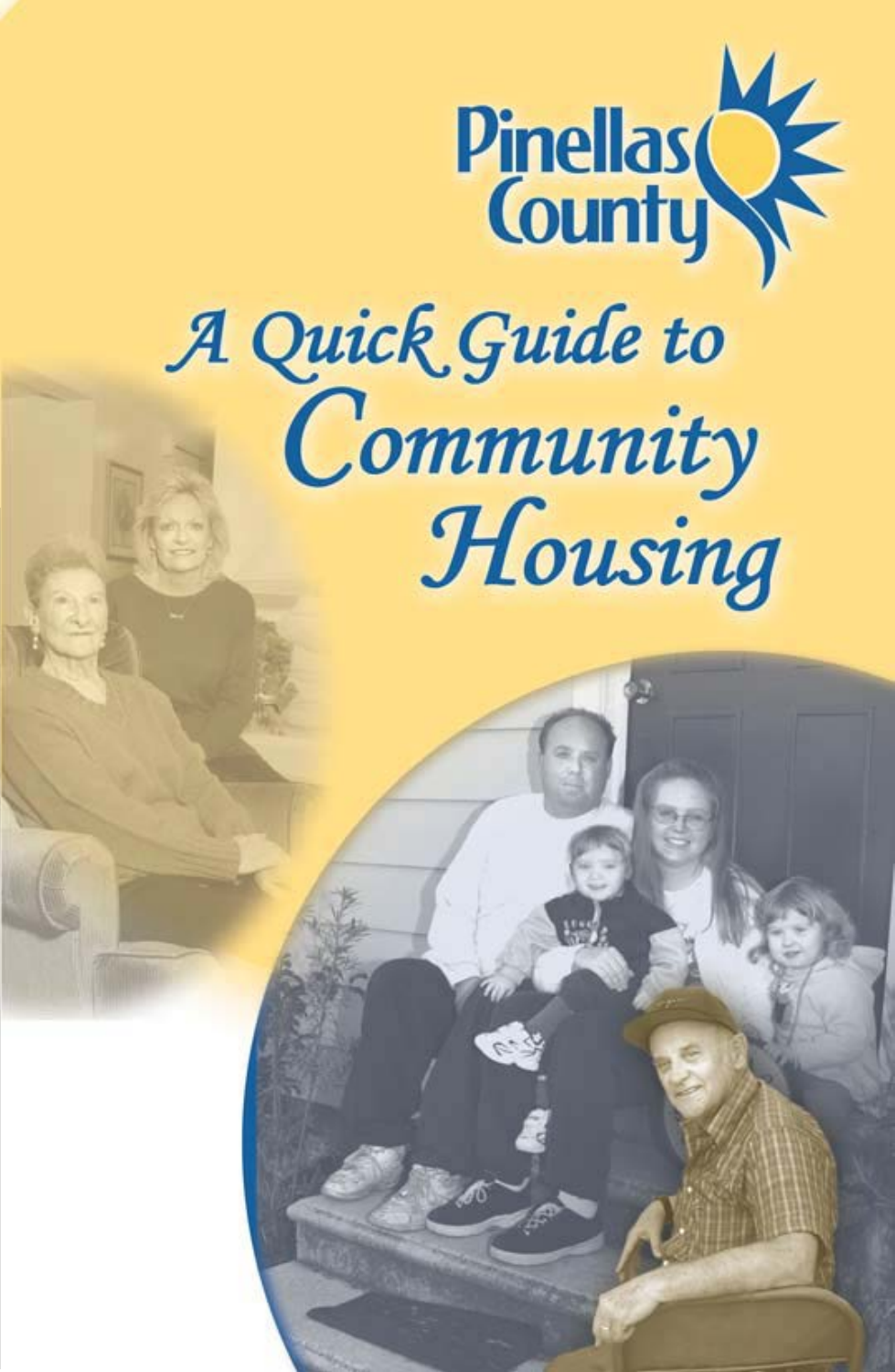



…to the 2005 edition of the *Pinellas County Quick Guide to Community Housing*. Inside these pages you will find affordable housing and homeownership information.

Listed in this publication are many of the resources and agencies that provide affordable housing services and programs. These can change from time to time, so it is always a good idea to call ahead for current information.

For more information, or to request a copy of this guide, contact the Pinellas County Community Development Department at (727) 464-8210.

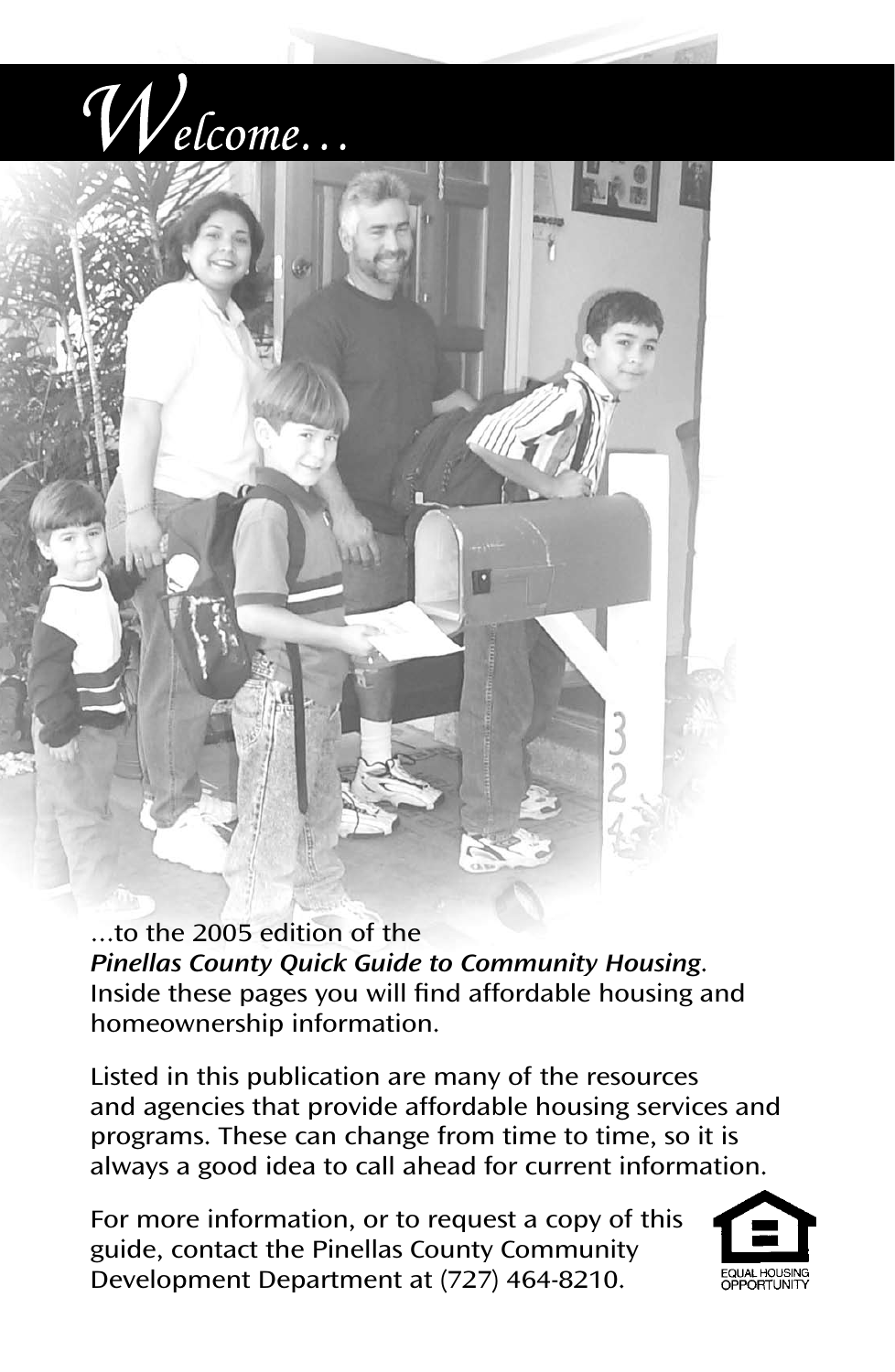



| <b>Housing Choice Voucher Program 9</b> |
|-----------------------------------------|
| Housing for Disabled Persons 10         |
| Housing for Elderly Persons 11          |
| Assisted Living Facilities  13          |
| Homeownership Opportunities 14          |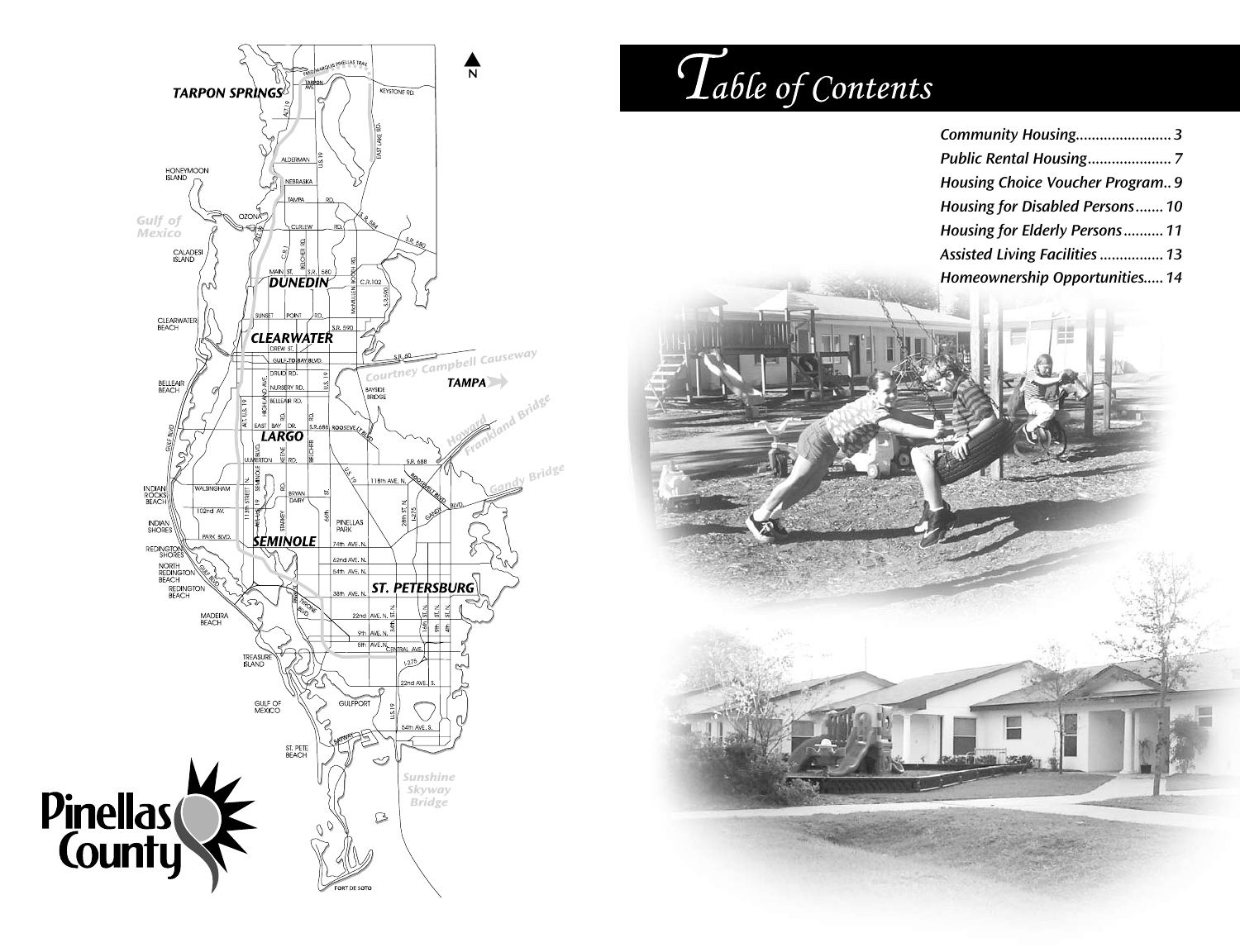### **Community Housing**

The following is a list of private, public and nonprofit apartments available to income-eligible households. Rents and eligibility vary. Please call for details.

#### **Breezeway Villas Apartments**

4928 91<sup>st</sup> Avenue North Pinellas Park, FL 33782 (727) 522-1504

A 22-unit garden apartment complex offering three-bedroom units.

#### **Brookside Square Apartments**

200 72nd Avenue North St. Petersburg, FL 33702

(727) 522-1444

A 42-unit apartment complex offering one-, two- and threebedroom units.

#### **Caribbean Court Apartments**

3110 42<sup>nd</sup> Avenue North St. Petersburg, FL 33714 (727) 522-1504

A 10-unit garden apartment complex offering two- and threebedroom units.

#### **Citrus Groves Apartments**

731 15th Street South St. Petersburg, FL 33704 (727) 895-3649

An 84-unit apartment complex offering one-, two-, three- and fourbedroom units.

#### **Clearwater Apartments**

1000 North Keene Road Clearwater, FL 33755 (727) 446-2244 A 90-unit apartment complex offering two- and three-bedroom units.

#### **Cross Bayou Villas**

7200 71st Street North Pinellas Park, FL 33781 (727) 522-1504 A 34-unit development offering efficiency apartments and twoand three-bedroom units.

#### **East Lake Club Apartments**

150 Eastlake Club Drive Oldsmar, FL 34677 (727) 771-1685 A 240-unit apartment complex offering one-, two- and threebedroom units.

#### **Emerald Bay Apartments**

3901 38th Avenue South St. Petersburg, FL 33711 (727) 866-2423 A 320-unit apartment complex offering one-, two- and threebedroom units.

#### **Foundation Village**

910 Woodlawn Street Clearwater, FL 33756

(727) 461-0618

A 28-unit apartment complex offering two-bedroom units.

#### **Fulton Apartments**

1602-1620 Fulton Avenue Clearwater, FL 33755

(727) 461-0618 A 19-unit apartment complex offering one-, two- and threebedroom units.

#### **Hidden Cove**

3840 34th Avenue South St. Petersburg, FL 33711 (727) 522-1504 An 8-unit apartment complex offering two-bedroom units.

#### **Isles of Gateway**

10600 4th Street North St. Petersburg, FL 33716 (727) 579-4771

A 212-unit apartment complex offering one-, two- and threebedroom units.

#### **Lexington Club Apartments**

1200 South Missouri Avenue Clearwater, FL 33756

(727) 446-2582

A 240-unit garden apartment complex offering two-bedroom units to elderly and disabled persons.

#### **Mainstreet Apartments**

1100 South Missouri Avenue Clearwater, FL 33756

(727) 443-3339

A 204-unit apartment complex offering one-, two- and threebedroom units.

#### **Mariner's Pointe Apartments**

1175 Pinellas Point Drive South St. Petersburg, FL 33705 (727) 867-8090

A 368-unit apartment complex offering one-, two- and threebedroom units.

#### **Melrose on the Bay**

16321 Bolesta Road Clearwater, FL 33760

(727) 531-2369

A 358-unit apartment complex offering one-, two- and threebedroom units.

#### **Northside Villas**

2675 50th Avenue North St. Petersburg, FL 33714 (727) 522-1504 A 43-unit apartment complex offering three-bedroom units.

#### **Norton Apartments**

1450 South Martin Luther King Ir. Avenue Clearwater, FL 33756

(727) 441-9010

A 48-unit apartment complex offering one-, two-, three- and fourbedroom units.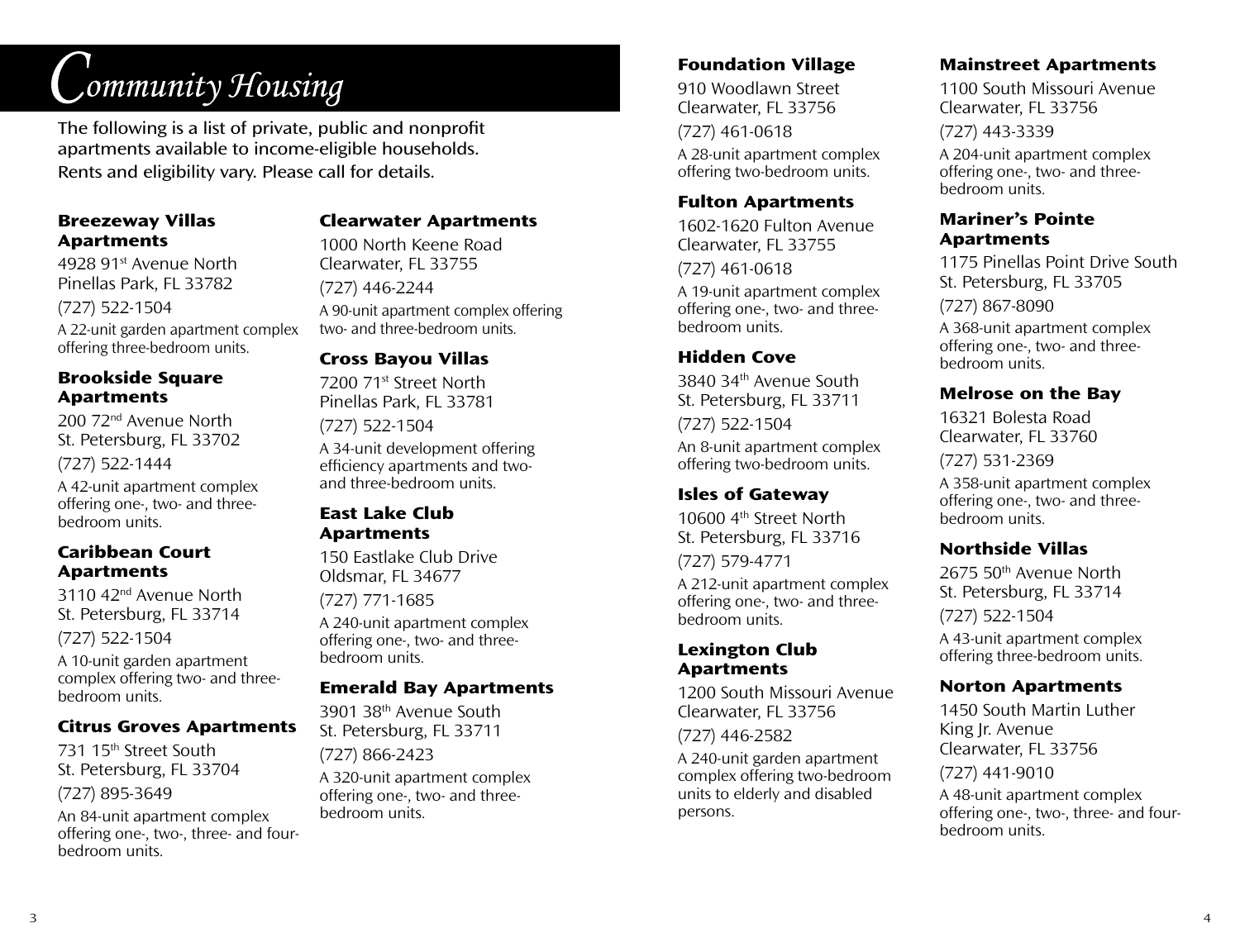#### **Oak Trace Apartments**

2550 52nd Avenue North St. Petersburg, FL 33714 (727) 522-1504 A 16-unit apartment complex offering three-bedroom units.

#### **Oak Villas Apartments**

4901 37th Street North St. Petersburg, FL 33714 (727) 522-1504 A 20-unit apartment complex offering two-bedroom units.

#### **Palmetto Park Apartments**

1003 North Martin Luther King Jr. Avenue Clearwater, FL 33755

(727) 469-8986

A 192-unit apartment complex offering two- and three-bedroom units.

#### **Pinellas Village**

8384 Bayou Boardwalk Largo, FL 33777 (727) 399-2500 A 120-unit family apartment

complex, designed to meet the specific needs of low-income, single-parent families who are seeking economic self-sufficiency.

#### **Pineview Apartments**

1585 Greenlea Drive Clearwater, FL 33755 (727) 442-0546 A 50-unit apartment complex offering one- and two-bedroom units.

#### **Riverside Apartments**

1589 Starlight Cove Tarpon Springs, FL 34689 (727) 945-7900

A 304-unit apartment complex offering one-, two-, three- and fourbedroom units.



#### **Sabal Walk**

2065 North Highland Avenue Clearwater, FL 33755

(727) 449-1956

A 182-unit garden apartment complex offering one-, two- and three-bedroom units.

#### **Sand Pebble Apartments**

2700 52nd Avenue North St. Petersburg, FL 33714 (727) 522-1504

An 18-unit garden apartment complex offering two- and threebedroom units.

#### **Shady Pines Apartments**

4037 76th Avenue North Pinellas Park, FL 33781 (727) 821-4819 ext. 5103 An 8-unit garden apartment complex offering one-bedroom units.

#### **The Hampton at Clearwater**

1099 McMullen Booth Road Clearwater, FL 33759

(727) 726-8861

A 275-unit apartment complex with one- and two-bedroom units for elderly persons.

#### **The Landings at Boot Ranch West**

212 Katherine Blvd Palm Harbor, FL 34684

(727) 781-5525

A 232-unit apartment complex offering one-, two-, three- and fourbedroom units.

#### **Wellington Apartments**

2900 Drew Street Clearwater, FL 33759

(727) 726-6888

A 352-unit apartment complex offering one-, two- and threebedroom units.

#### **Whispering Hills Apartments**

612 Bass Court Dunedin, FL 34698

(727) 733-2169

A 160-unit apartment complex offering one-, two- and threebedroom units.

#### **Wind Tree Villas**

5384-A Laurel Place Clearwater, FL 33760 (727) 535-6062

A 133-unit apartment complex with one-, two- and threebedroom units.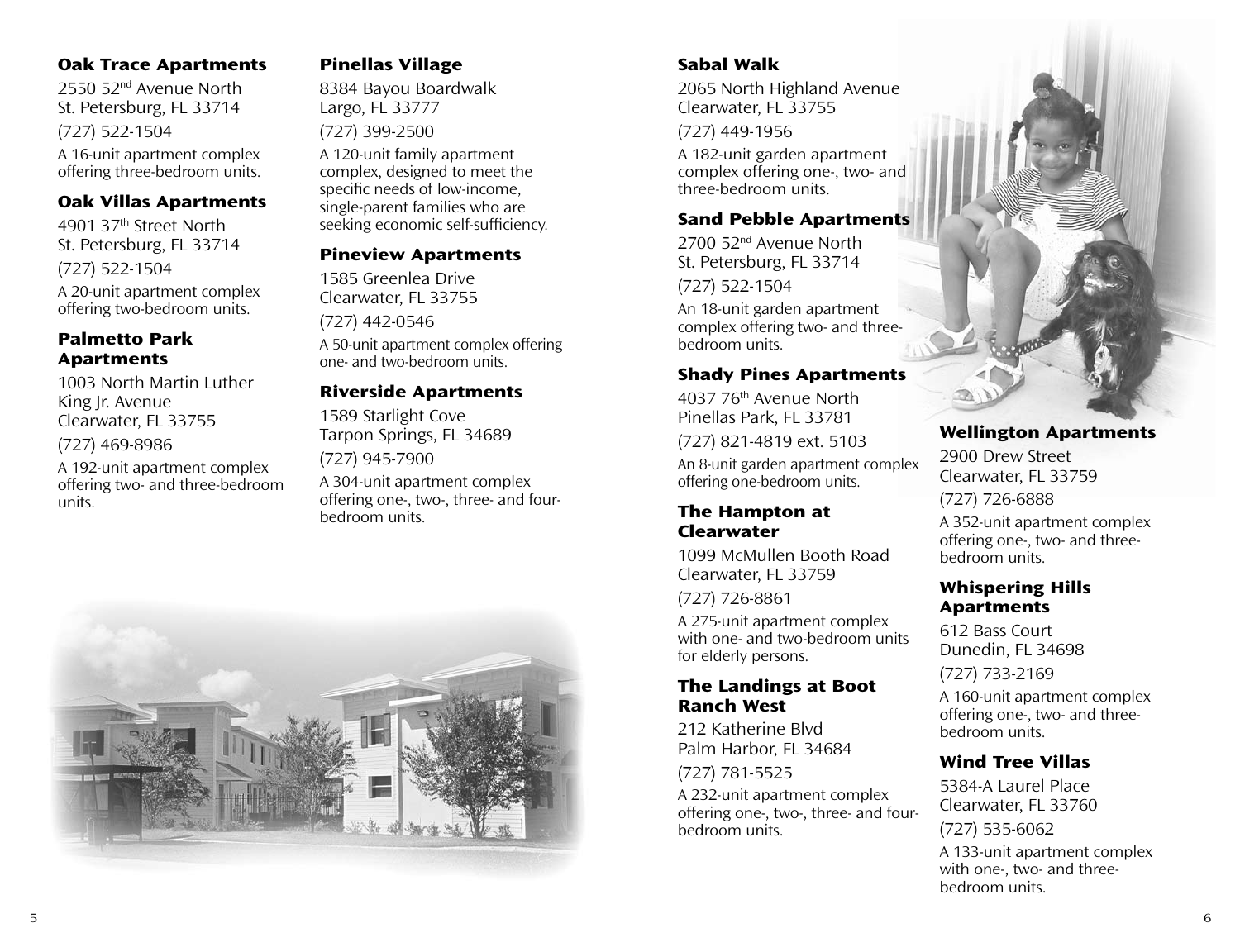## **Public Rental Housing**

There are four public housing authorities in Pinellas County: Pinellas County, St. Petersburg, Clearwater and Tarpon Springs. Rental rates are determined according to the tenant's income.

#### **Clearwater Housing Authority**

908 Cleveland Street Clearwater, FL 33755 (727) 461-5777

#### **Barbee Towers**

1100 Druid Road East Clearwater, FL 33756

#### **Lewis E. Homer Villas**

1884 North Betty Lane Clearwater, FL 33755

#### **Ralph Richards Towers**

211 Prospect Avenue Clearwater, FL 33756

#### **Pinellas County Housing Authority**

11479 Ulmerton Road Largo, FL 33778 (727) 443-7684

#### **French Villas**

6835 54th Avenue North St. Petersburg, FL 33709

### **Lakeside Terrace**

4200 62nd Avenue North Pinellas Park, FL 33781

#### **Magnolia Gardens Assisted Living Facility**

3800 62nd Avenue North Pinellas Park, FL 33781

#### **Rainbow Village**

12301 134<sup>th</sup> Avenue North Largo, FL 33774

#### **Tarpon Springs Housing Authority**

500 South Walton Avenue Tarpon Springs, FL 34689 (727) 937-4411

#### **Mango Circle Apartments**

701A –737B Mango Circle Tarpon Springs, FL 34689

#### **Lemon Street Apartments**

200 East Lemon Street Tarpon Springs, FL 34689

#### **Pine Street Apartments**

200 East Pine Street Tarpon Springs, FL 34689

#### **Ring Avenue Apartments**

305 North Ring Avenue Tarpon Springs, FL 34689

#### **Walton Avenue Apartments**

500 South Walton Avenue Tarpon Springs, FL 34689

#### **St. Petersburg Housing Authority**

3250 5th Avenue North St. Petersburg, FL 33713 (727) 323-3171

#### **Disston Place**

3940 55th Street North St. Petersburg, FL 33709

#### **Clearview Park**

3200 37th Avenue North St. Petersburg, FL 33713

#### **Jordan Park**

1245 Jordan Park Street South St. Petersburg, FL 33712

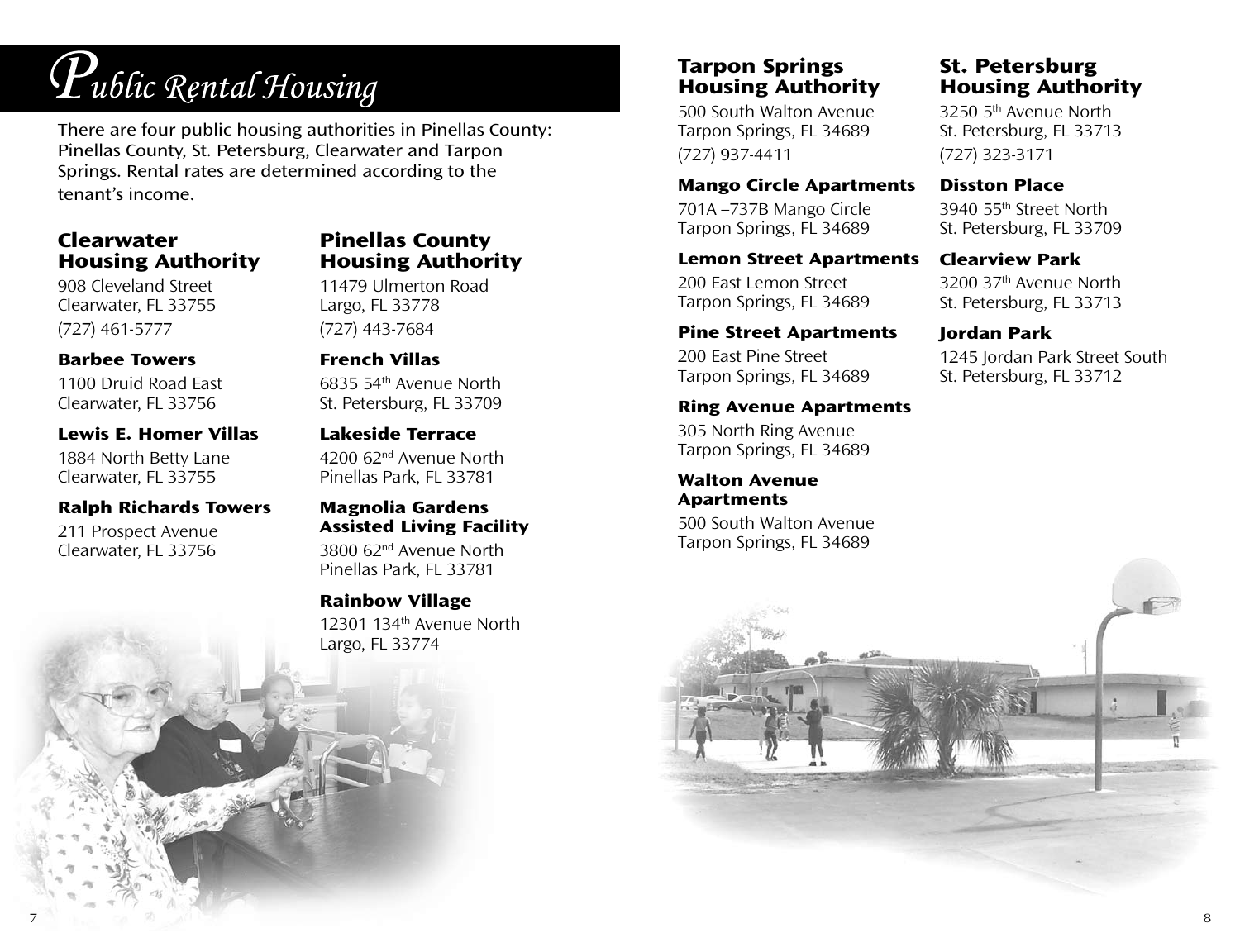## **Housing Choice Voucher Program**

The Housing Choice Voucher Program is a federal program for assisting lower income families, the elderly and the disabled. Eligibility is determined by the local Housing Authority. Applications can be made to the Clearwater, St. Petersburg and Pinellas County Housing Authority.

#### **Clearwater Housing Authority**

908 Cleveland Street Clearwater, FL 33755 (737) 461-5777 www.clearwaterhousingauth.org

#### **St. Petersburg Housing Authority**

3250 5th Avenue North St. Petersburg, FL 33713 (727) 323-3171 www.stpeteha.org

#### **Pinellas County Housing Authority**

11479 Ulmerton Road Largo, FL 33778 (727) 443-7684

## **Housing for Disabled Persons**

#### **Abilities of Florida**

Multiple Sites (727) 538-7370

#### **Bayou Courtyard Apartments (Hearing Impared Only)**

7545 83rd Street North Seminole, FL 33777 (727) 399-9983

#### **Boley, Inc.**

Multiple Sites (727) 821-4819

#### **Casa Miguel Housing**

82 Units 2285 State Road 580 Clearwater, FL 33763 (727) 797-8551

#### **Freedom Village I**

89 Units 7700 66th Street North Pinellas Park, FL 33781 (727) 541-6620

#### **Freedom Village III**

40 Units 1167 Turner Street Clearwater, FL 33756 (727) 443-6799

#### **Pinellas Start Center**

Multiple Sites (727) 796-4012

#### **Pinellas Association for Retarded Children**

Multiple Sites (727) 345-9111

#### **Upper Pinellas Association for Retarded Citizens**

Multiple Sites (727) 799-3330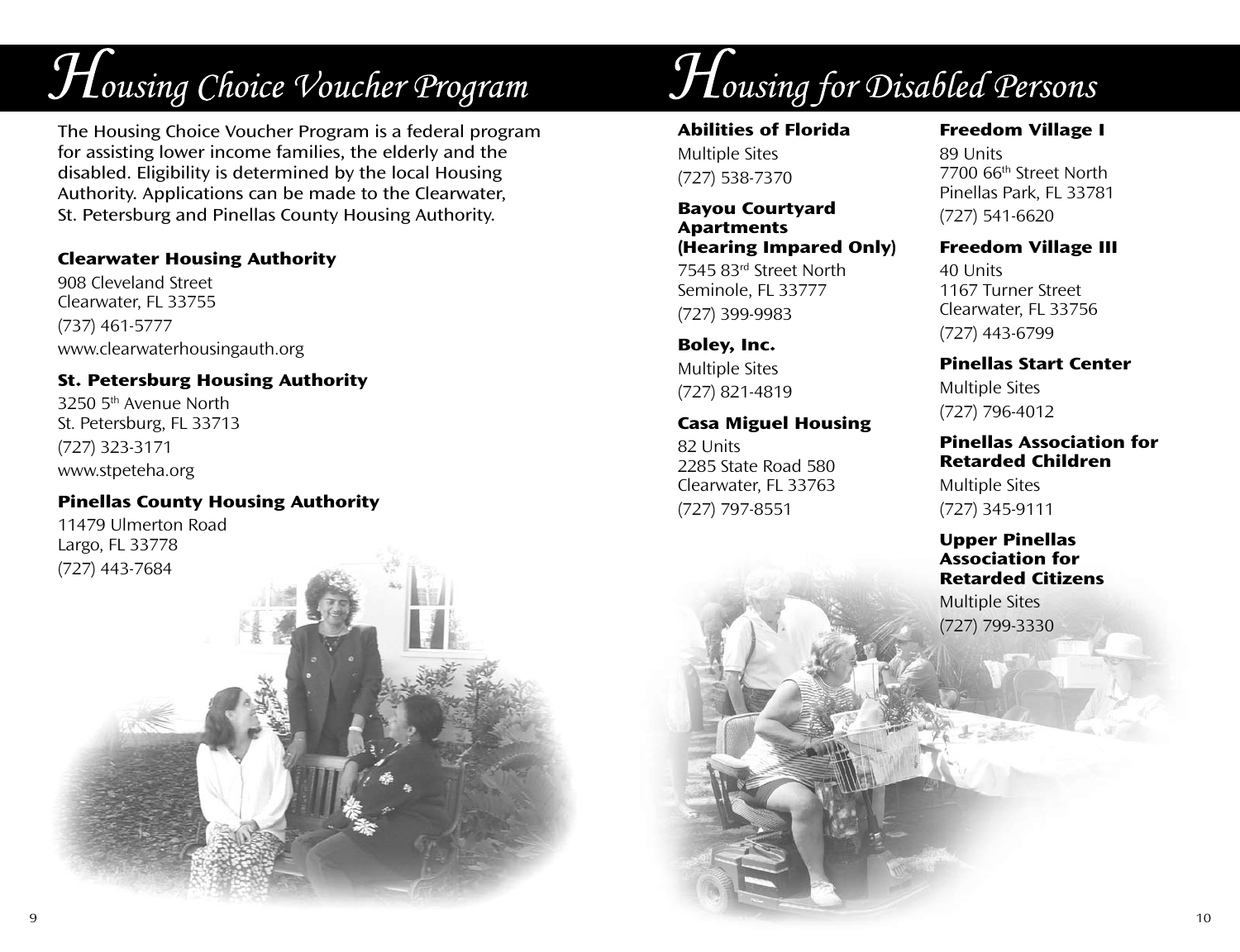# **Housing for Elderly Persons** Greenview Manor

#### **Bethany Towers**

210 Units 880 Oleander Way South South Pasadena, FL 33707 (727) 344-1491

#### **Burlington Towers**

115 Units 1000 Burlington Avenue North St. Petersburg, FL 33705 (727) 823-3867

#### **Casa Miguel Housing**

82 Units 2285 State Road 580 Clearwater, FL 33763 (727) 797-8551

#### **Clearbay Terrace**

100 Units 1770 North Betty Lane Clearwater, FL 33755 (727) 443-0411

#### **Columbian Apartments**

188 Units 518 3rd Avenue South St. Petersburg, FL 33705 (727) 895-8591

#### **Creekside Manor I**

55 Units 1318 Franklin Street Clearwater, FL 33756 (727) 441-8400

#### **Creekside Manor II**

37 Units 1335 Pierce Street Clearwater, FL 33756 (727) 441-8400

#### **Crystal Lake Manor Apartments**

52 Units 4100 62nd Avenue North Pinellas Park, FL 33781 (727) 522-2074

#### **Graham Park/Rogall Congregate**

336 Units 325 9th Street South St. Petersburg, FL 33701 (727) 822-6330

52 Units 1212 Burlington Avenue North St. Petersburg, FL 33705 (727) 821-2807

#### **Heritage Oaks of Palm Harbor**

94 Units 2351 Alderman Road Palm Harbor, FL 34683 (727) 787-0792

#### **Heritage Presbyterian Housing, Inc**

400 Units 10200 122nd Avenue North Largo, FL 33773 (727) 393-3477

#### **John Knox Apartments**

300 Units 1035 Arlington Avenue North St. Petersburg, FL 33705 (727) 896-5148

#### **Lutheran Apartments**

225 Units 550 1st Avenue South St. Petersburg, FL 33701 (727) 896-3197

#### **MLF Towers**

145 Units 540 2<sup>nd</sup> Avenue South St. Petersburg, FL 33701 (727) 823-5145

#### **Oceanside Estates**

104 Units 6700 102nd Avenue Pinellas Park, FL 33782 (727) 514-6557

#### **Palm Lake Village**

1515 County Road One Dunedin, FL 34698 (727) 733-8880

#### **Peterborough Apartments**

153 Units 440 4th Avenue North St. Petersburg, FL 33701 (727) 823-5145

#### **Presbyterian Towers**

210 Units 430 Bay Street Northeast St. Petersburg, FL 33701 (727) 822-3823

#### **Prospect Towers**

208 Units 801 Chestnut Street Clearwater, FL 33756 (727) 447-5701

#### **St. Giles Manor**

106 Units 5041 82nd Avenue North Pinellas Park, FL 33781 (727) 541-5741

#### **Tarpon Springs Manor**

90 Units 61000 Polly Drive Tarpon Springs, FL 34689 (727) 934-3496

#### **Trinity House Apartments**

76 Units 5701 16th Street South St. Petersburg, FL 33705 (727) 865-7590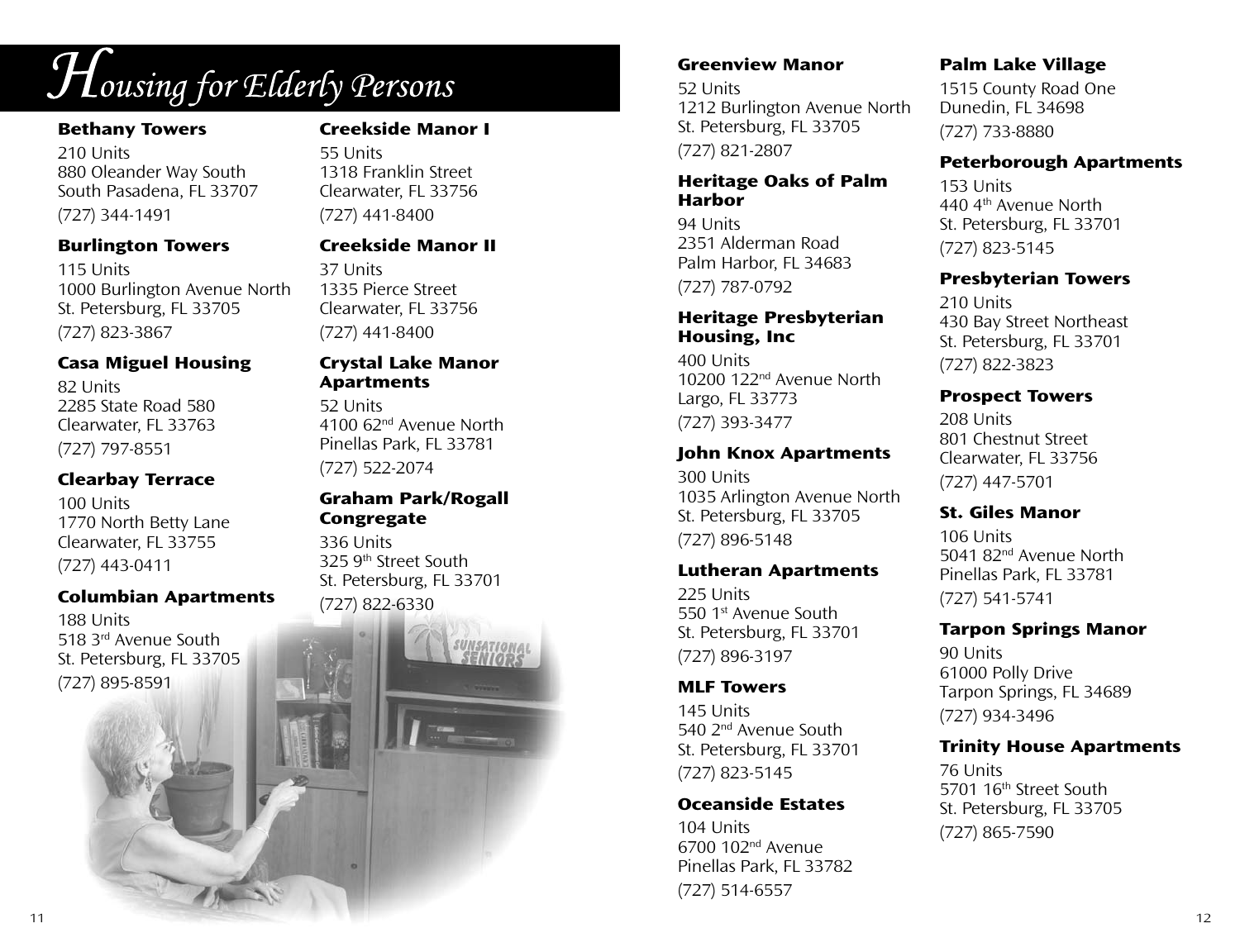### **Assisted Living Facilities**

There are almost 300 Assisted Living Facilities, serving over 9,000 people, in Pinellas County. These facilities are licensed, approved or certified by the State of Florida Agency for Health Care Administration. Assisted Living Facilities offer various levels of service, including independent living, assisted living and respite care. Other services include daily meals, assistance with personal care, transportation, etc.

A complete listing of all licensed facilities is available from the Agency for Health Care Administration (AHCA). Interested persons may write or call for the list and should specify whether they want only the Pinellas County list or both Pinellas and Pasco County listings. The listings and other agency information may also be accessed via the Internet at www.fdhc.state.fl.us. The Department of Elder Affairs' Florida Affordable Assisted Living Web site address is www.floridaaffordableassistedliving.org.

#### *Contact:*

#### **Area 5 Health Quality Assurance**

Sebring Building, Suite 410A 525 Mirror Lake Drive North St. Petersburg, FL 33701 (727) 552-1133

#### **AHCA Headquarters**

2727 Mahan Drive Tallahassee, FL 32308 (888) 419-3456

## $H$ omeownership Opportunties

Owning a home is part of the American Dream. Here are some resources that can help you reach your dream of homeownership.

#### **Housing Finance Authority of Pinellas County First-Time Homebuyer Program**

The Housing Finance Authority provides financing for the purchase of new or existing housing by first-time home buyers. 1-800-806-5154.

#### **Credit Counseling Agencies**

#### **Clearwater Neighborhood Housing Services**

(727) 442-4155

**Community Service Foundation** (727) 461-0618

**Consumer Credit Counseling** 1-800-720-9537

**St. Petersburg Neighborhood Housing Services** (727) 821-6897

**Tampa Bay Community Development Corporation**

(727) 442-7075

**The HomeBuyers Club of Tampa Bay** (727) 446-6222

#### **Down Payment Assistance**

**Alliance for Affordable Housing** (727) 224-0645

**Clearwater Neighborhood Housing Services** (727) 442-4155

**Homes For Independence** (727) 538-7370 ext. 357

**Tampa Bay Community Development Corporation** (727) 442-7075

**St. Petersburg Neighborhood Housing Services** (727) 821-6897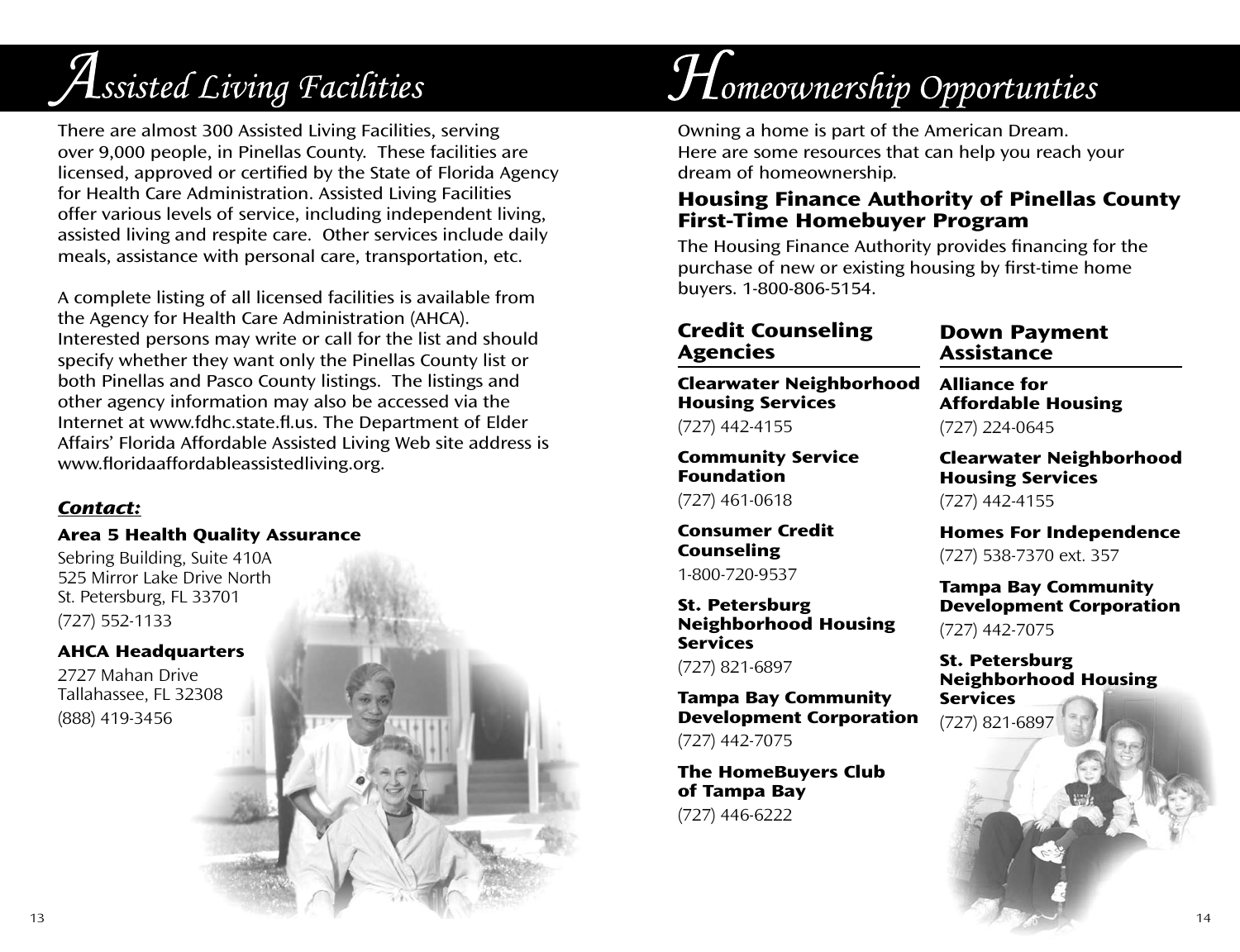

www.pinellascounty.org

Pinellas County complies with the Americans with Disabilities Act. To obtain accessible formats of this document, please contact the Communications Department at (727) 464-4600/TDD (727) 464-4431.